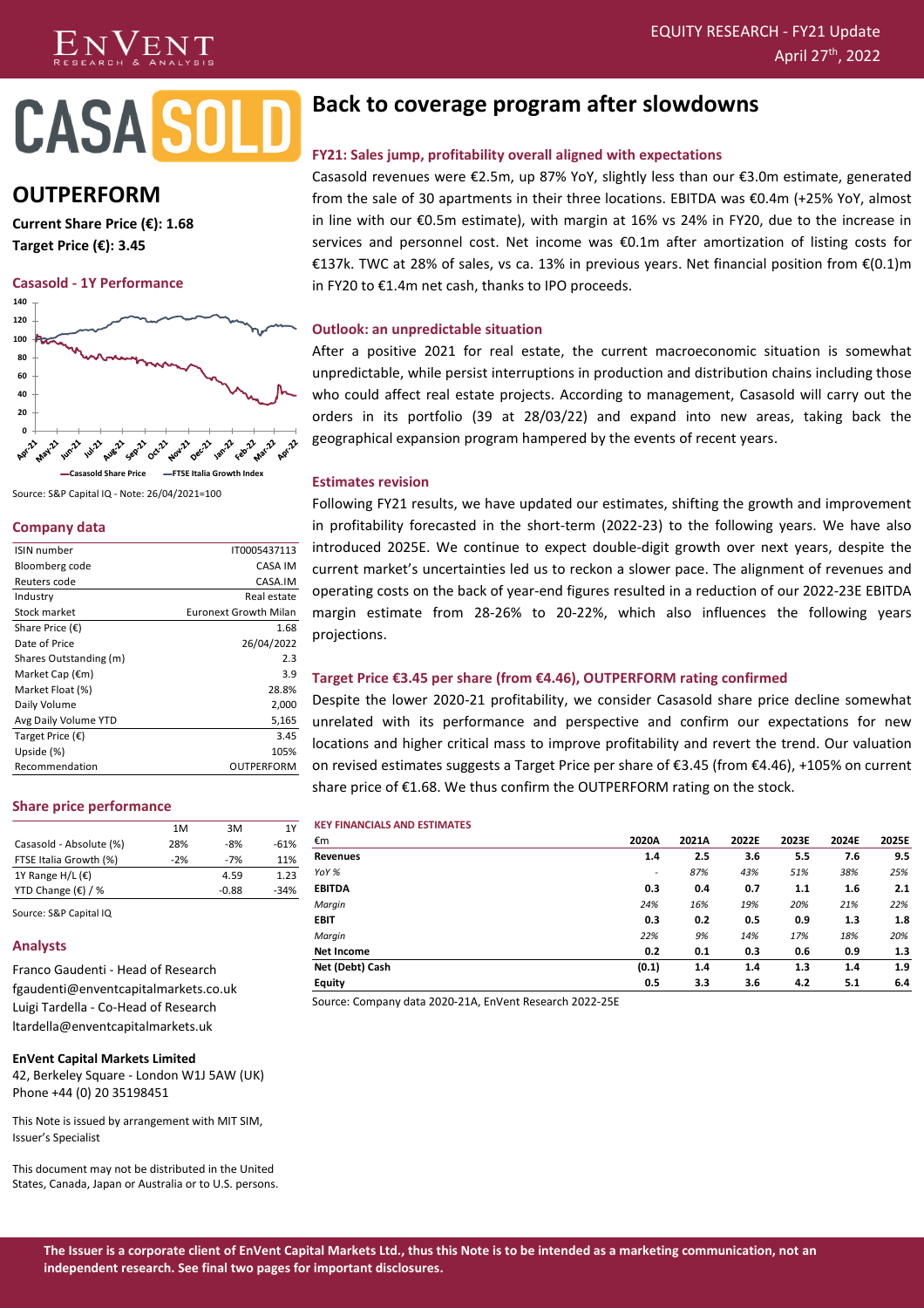

# **Market update**



**Trading price range €1.23-4.59 per share**

**-61% for Casasold, in the same period the Italia Growth Index increased by 11%**

Source: EnVent Research on S&P Capital IQ - Note: 26/04/2021=100

# **Investment case**

**Quick monetization of dated apartments**

**An alternative RE approach**

**Collaboration with local brokerage firms and proprietary technology**

Casasold, established in 2019, offers a renovation and sale support service in the Italian residential real estate market for dated and "hard-to-sell" apartments, enhancing property value through redesign and renovation and so facilitating the sale process by increasing its market appeal. Target customers are homeowners who desire to quickly sell their property but encounter difficulties because of the poor conditions making it hardly marketable. Casasold leverages on the issues that potential acquirers may face in refurbishing old apartments, directly managing full renovation and sale on behalf of the customers without acquiring the property.

Key value of Casasold's proposition is the market-gap filling of inefficiencies along the supply chain by seeking non-performing properties on sale through agreements with local RE brokerage agencies.

**Strategy** Main strategic goals are the expansion in Northern Italy, targeting mid-size cities with a significant number of dwellers and a bustling residential RE market, and investing into IT and software development to enhance the capabilities of the platform.



Source: Company data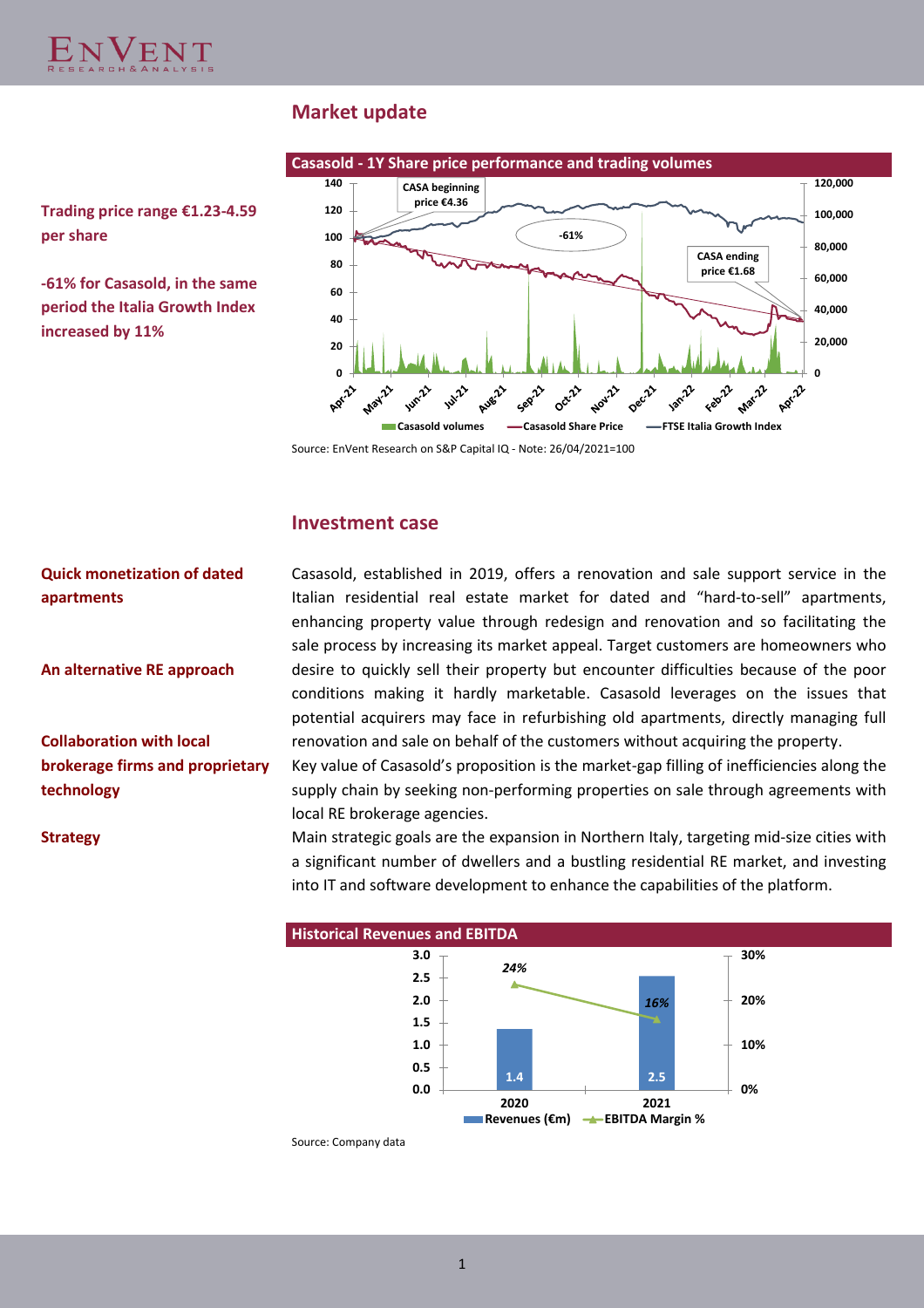# **Industry and Company drivers**

- Italian RE market needs refurbishment
- Dynamic second home market in Italy, with preference to buy rather than rent
- Tax credits and incentives
- Service capabilities, outsourcing of a strenuous time-consulting activity
- Commitment-free renovation process for homeowners, seeking price maximization for the property and home staging to cuts short sale time
- "Win-win" teaming with real estate brokers and riding the wave of PropTech real estate trend
- Balance-sheet light business model compared to Instant Buyers and other real estate renovating companies

# **Challenges**

- Real estate market conditions are cyclical
- Picking the right deal to maintain the deal flow and the current performance
- Apartment gain after refurbishment works may lower
- Low/medium barriers to entry
- Tax incentive plans might expire or become less effective

# **Business update**

- Business expansion in Arezzo, with 6 ongoing projects
- Acquisition of the remaining 39% of Casasold 1 Srl share capital for €60k, bringing its stake to 100%

# **Estimates revision**

Based on FY21 results, we have updated our 2022 sales estimates and fine-tuned operating costs and their effect on operating profits. We have added 2025E to the forecasting period assuming consistent growth.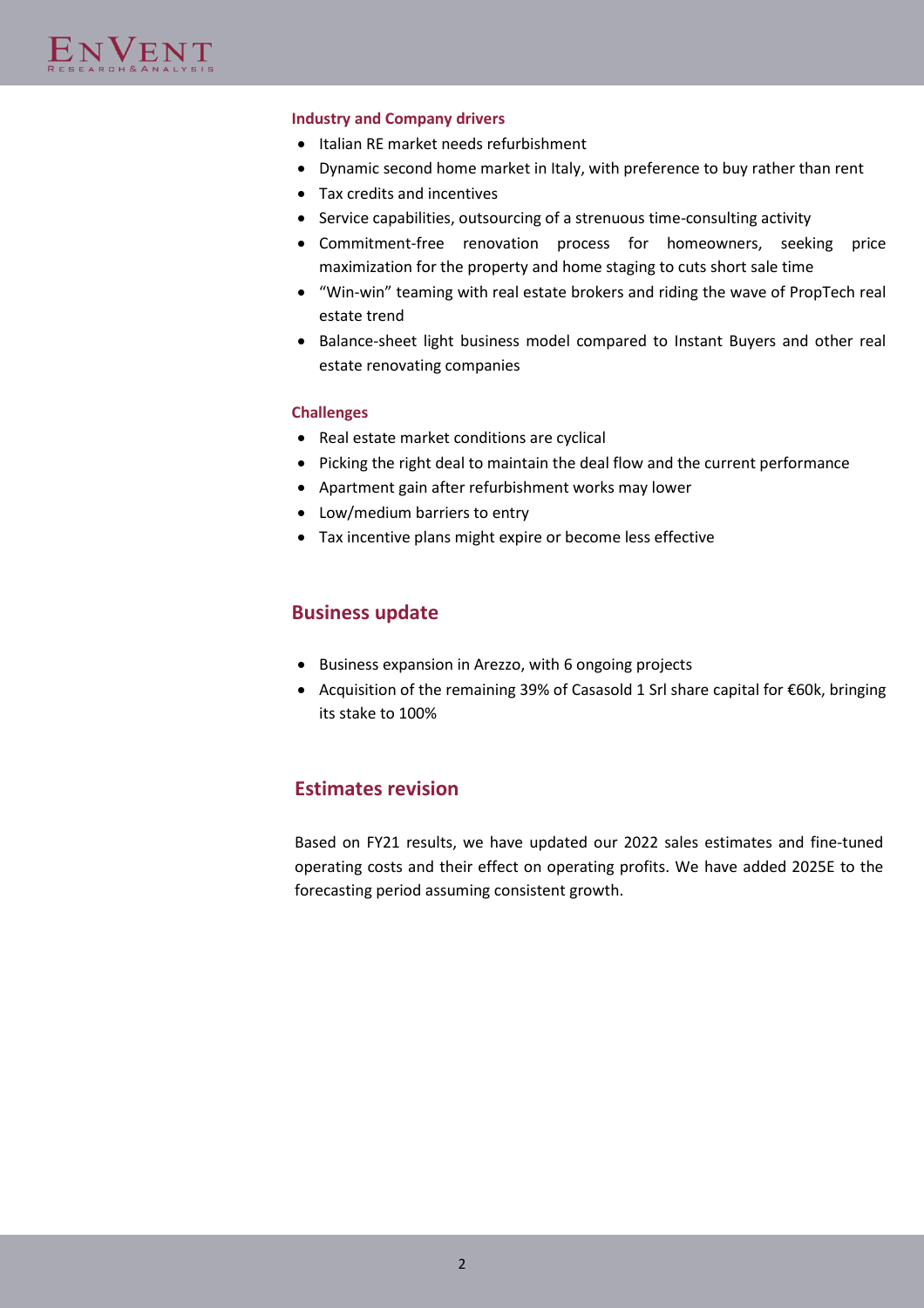# **Change in estimates**



Source: EnVent Research

|                   | <b>Revised</b> |       |       |       |       | <b>Previous</b> |       |       |        | Change % |        |        |
|-------------------|----------------|-------|-------|-------|-------|-----------------|-------|-------|--------|----------|--------|--------|
| €m                | 2021A          | 2022E | 2023E | 2024E | 2021E | 2022E           | 2023E | 2024E | 2021A  | 2022E    | 2023E  | 2024E  |
| <b>Revenues</b>   | 2.5            | 3.6   | 5.5   | 7.6   | 3.0   | 4.2             | 5.5   | 7.6   | $-16%$ | $-13%$   | 0%     | 0%     |
| <b>EBITDA</b>     | 0.4            | 0.7   | 1.1   | 1.6   | 0.5   | 0.9             | 1.3   | 1.9   | $-21%$ | $-17%$   | $-12%$ | $-16%$ |
| Margin            | 16%            | 19%   | 20%   | 21%   | 17%   | 20%             | 23%   | 25%   |        |          |        |        |
| <b>EBIT</b>       | 0.2            | 0.5   | 0.9   | 1.3   | 0.4   | 0.7             | 1.1   | 1.7   | $-43%$ | $-29%$   | $-18%$ | $-21%$ |
| Margin            | 9%             | 14%   | 17%   | 18%   | 13%   | 17%             | 20%   | 23%   |        |          |        |        |
| Net Income        | 0.1            | 0.3   | 0.6   | 0.9   | 0.3   | 0.5             | 0.8   | 1.2   | $-59%$ | $-39%$   | $-25%$ | $-25%$ |
| Net (Debt) Cash   | 1.4            | 1.4   | 1.3   | 1.4   | 2.1   | 2.7             | 3.3   | 4.2   |        |          |        |        |
| Net Debt / EBITDA | cash           | cash  | cash  | cash  | cash  | cash            | cash  | cash  |        |          |        |        |

Source: EnVent Research

# **Financial projections**

|                        | <b>Consolidated Profit and Loss</b> |       |       |       |       |       |  |  |
|------------------------|-------------------------------------|-------|-------|-------|-------|-------|--|--|
| €m                     | 2020A                               | 2021A | 2022E | 2023E | 2024E | 2025E |  |  |
| <b>Total Revenues</b>  | 1.4                                 | 2.5   | 3.6   | 5.5   | 7.6   | 9.5   |  |  |
| YoY %                  | 112%                                | 87%   | 43%   | 51%   | 38%   | 25%   |  |  |
| Direct costs           | (0.9)                               | (1.9) | (2.4) | (3.7) | (5.1) | (6.3) |  |  |
| <b>Gross Margin</b>    | 0.4                                 | 0.6   | 1.2   | 1.8   | 2.4   | 3.1   |  |  |
| Margin                 | 32%                                 | 25%   | 33%   | 33%   | 32%   | 33%   |  |  |
| Personnel              | (0.1)                               | (0.2) | (0.3) | (0.3) | (0.4) | (0.5) |  |  |
| Sales and Marketing    | (0.0)                               | 0.0   | (0.2) | (0.3) | (0.4) | (0.5) |  |  |
| G&A                    | (0.0)                               | (0.0) | (0.0) | (0.0) | (0.0) | (0.0) |  |  |
| <b>Operating costs</b> | (1.0)                               | (2.1) | (2.9) | (4.4) | (6.0) | (7.4) |  |  |
| <b>EBITDA</b>          | 0.3                                 | 0.4   | 0.7   | 1.1   | 1.6   | 2.1   |  |  |
| Margin                 | 24%                                 | 16%   | 19%   | 20%   | 21%   | 22%   |  |  |
| D&A                    | (0.0)                               | (0.2) | (0.2) | (0.2) | (0.2) | (0.2) |  |  |
| <b>EBIT</b>            | 0.3                                 | 0.2   | 0.5   | 0.9   | 1.3   | 1.8   |  |  |
| Margin                 | 22%                                 | 9%    | 14%   | 17%   | 18%   | 20%   |  |  |
| <b>EBT</b>             | 0.3                                 | 0.2   | 0.4   | 0.8   | 1.3   | 1.8   |  |  |
| Margin                 | 22%                                 | 7%    | 12%   | 15%   | 17%   | 19%   |  |  |
| Income taxes           | (0.1)                               | (0.1) | (0.1) | (0.2) | (0.4) | (0.5) |  |  |
| Net Income (Loss)      | 0.2                                 | 0.1   | 0.3   | 0.6   | 0.9   | 1.3   |  |  |
| Margin                 | 16%                                 | 4%    | 9%    | 11%   | 12%   | 14%   |  |  |

Source: Company data 2020-21A, EnVent Research 2022-25E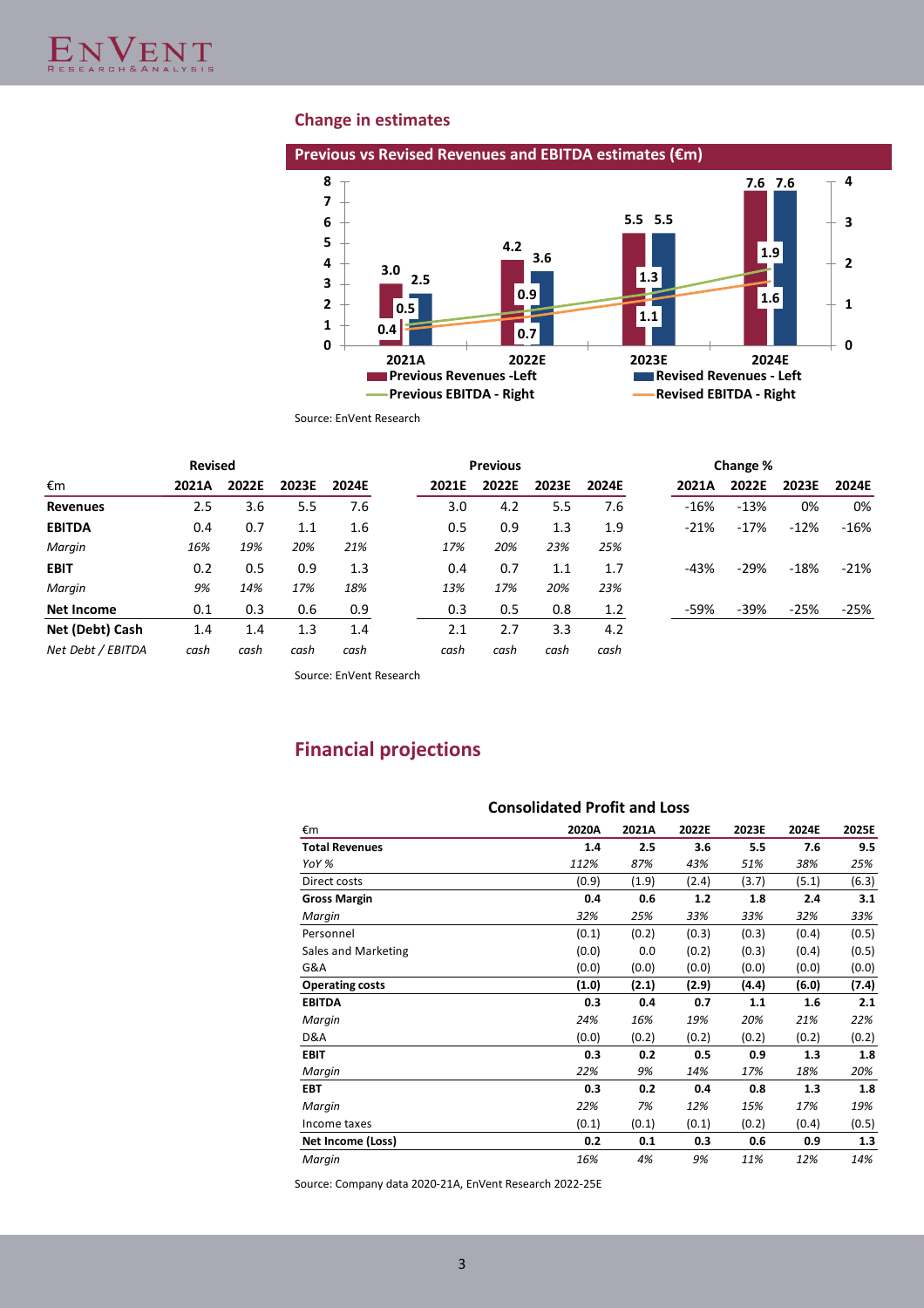# **Consolidated Balance Sheet**

| €m                                   | 2020A | 2021A | 2022E | 2023E | 2024E | 2025E |
|--------------------------------------|-------|-------|-------|-------|-------|-------|
| Receivables                          | 0.2   | 0.4   | 0.5   | 0.8   | 1.1   | 1.4   |
| Inventory                            | 0.4   | 0.5   | 0.8   | 1.1   | 1.5   | 1.8   |
| Payables and advances from customers | (0.3) | (0.1) | (0.2) | (0.4) | (0.5) | (0.6) |
| <b>Trade Working Capital</b>         | 0.2   | 0.7   | 1.1   | 1.5   | 2.1   | 2.6   |
| Other assets (liabilities)           | 0.1   | 0.5   | 0.3   | 0.5   | 0.7   | 0.9   |
| <b>Net Working Capital</b>           | 0.3   | 1.2   | 1.4   | 2.0   | 2.8   | 3.4   |
| Intangible assets                    | 0.3   | 0.7   | 0.8   | 0.9   | 1.0   | 1.2   |
| <b>Fixed assets</b>                  | 0.0   | 0.0   | 0.0   | 0.0   | 0.0   | 0.0   |
| Non-current assets                   | 0.3   | 0.7   | 0.8   | 0.9   | 1.0   | 1.2   |
| <b>Provisions</b>                    | (0.0) | (0.0) | (0.0) | (0.0) | (0.1) | (0.1) |
| <b>Net Invested Capital</b>          | 0.6   | 1.9   | 2.2   | 2.9   | 3.8   | 4.5   |
|                                      |       |       |       |       |       |       |
| Net Debt (Cash)                      | 0.1   | (1.4) | (1.4) | (1.3) | (1.4) | (1.9) |
| <b>Equity</b>                        | 0.5   | 3.3   | 3.6   | 4.2   | 5.1   | 6.4   |

**Sources 0.6 1.9 2.2 2.9 3.8 4.5**

Source: Company data 2020-21A, EnVent Research 2022-25E

| <b>Consolidated Cash Flow</b>             |       |       |       |       |       |       |
|-------------------------------------------|-------|-------|-------|-------|-------|-------|
| €m                                        | 2020A | 2021A | 2022E | 2023E | 2024E | 2025E |
| <b>EBIT</b>                               | 0.3   | 0.2   | 0.5   | 0.9   | 1.3   | 1.8   |
| Current taxes                             | (0.1) | (0.1) | (0.1) | (0.2) | (0.4) | (0.5) |
| D&A                                       | 0.0   | 0.2   | 0.2   | 0.2   | 0.2   | 0.2   |
| Provisions                                | (0.0) | 0.0   | 0.0   | 0.0   | 0.0   | 0.0   |
| Cash flow from P&L operations             | 0.2   | 0.4   | 0.6   | 0.9   | 1.2   | 1.6   |
| <b>Trade Working Capital</b>              | 0.2   | (0.5) | (0.3) | (0.5) | (0.6) | (0.5) |
| Capex                                     | (0.2) | (0.6) | (0.3) | (0.3) | (0.3) | (0.4) |
| Other assets and liabilities              | (0.1) | (0.4) | 0.2   | (0.2) | (0.2) | (0.2) |
| Cash flow after capex and working capital | 0.1   | (1.2) | 0.1   | (0.1) | 0.2   | 0.6   |
| Paid-in capital - IPO Proceeds 2021       | 0.2   | 2.7   | 0.0   | 0.0   | 0.0   | 0.0   |
| Net cash flow                             | 0.3   | 1.4   | 0.1   | (0.1) | 0.1   | 0.5   |
| Net (Debt) Cash - Beginning               | (0.4) | (0.1) | 1.4   | 1.4   | 1.3   | 1.4   |
| Net (Debt) Cash - End                     | (0.1) | 1.4   | 1.4   | 1.3   | 1.4   | 1.9   |
| Change in Net (Debt) Cash                 | 0.3   | 1.5   | 0.1   | (0.1) | 0.1   | 0.5   |

Source: Company data 2020-21A, EnVent Research 2022-25E

| <b>Ratio analysis</b>              |       |         |       |       |       |       |  |
|------------------------------------|-------|---------|-------|-------|-------|-------|--|
| <b>KPIs</b>                        | 2020A | 2021A   | 2022E | 2023E | 2024E | 2025E |  |
| <b>ROE</b>                         | 41%   | 3%      | 9%    | 14%   | 18%   | 20%   |  |
| ROS (EBIT/Revenues)                | 22%   | 9%      | 14%   | 17%   | 18%   | 20%   |  |
| ROIC (NOPAT/Invested Capital)      | 35%   | 8%      | 17%   | 23%   | 26%   | 30%   |  |
| DOI                                | 78    | 114     | 106   | 104   | 102   | 140   |  |
| <b>DPO</b>                         | 115   | 23      | 30    | 30    | 30    | 30    |  |
| TWC/Revenues                       | 13%   | 28%     | 29%   | 28%   | 28%   | 27%   |  |
| NWC/Revenues                       | 23%   | 48%     | 38%   | 37%   | 37%   | 36%   |  |
| Net Debt / EBITDA                  | 0.4x  | cash    | cash  | cash  | cash  | cash  |  |
| Net Debt / Equity                  | 0.2x  | cash    | cash  | cash  | cash  | cash  |  |
| Net Debt / (Net Debt+Equity)       | 0.1x  | cash    | cash  | cash  | cash  | cash  |  |
| Cash flow from operations / EBITDA | 75%   | 88%     | 85%   | 81%   | 79%   | 78%   |  |
| <b>FCF / EBITDA</b>                | 37%   | $-286%$ | 19%   | -5%   | 10%   | 29%   |  |

Source: Company data 2020-21A, EnVent Research 2022-25E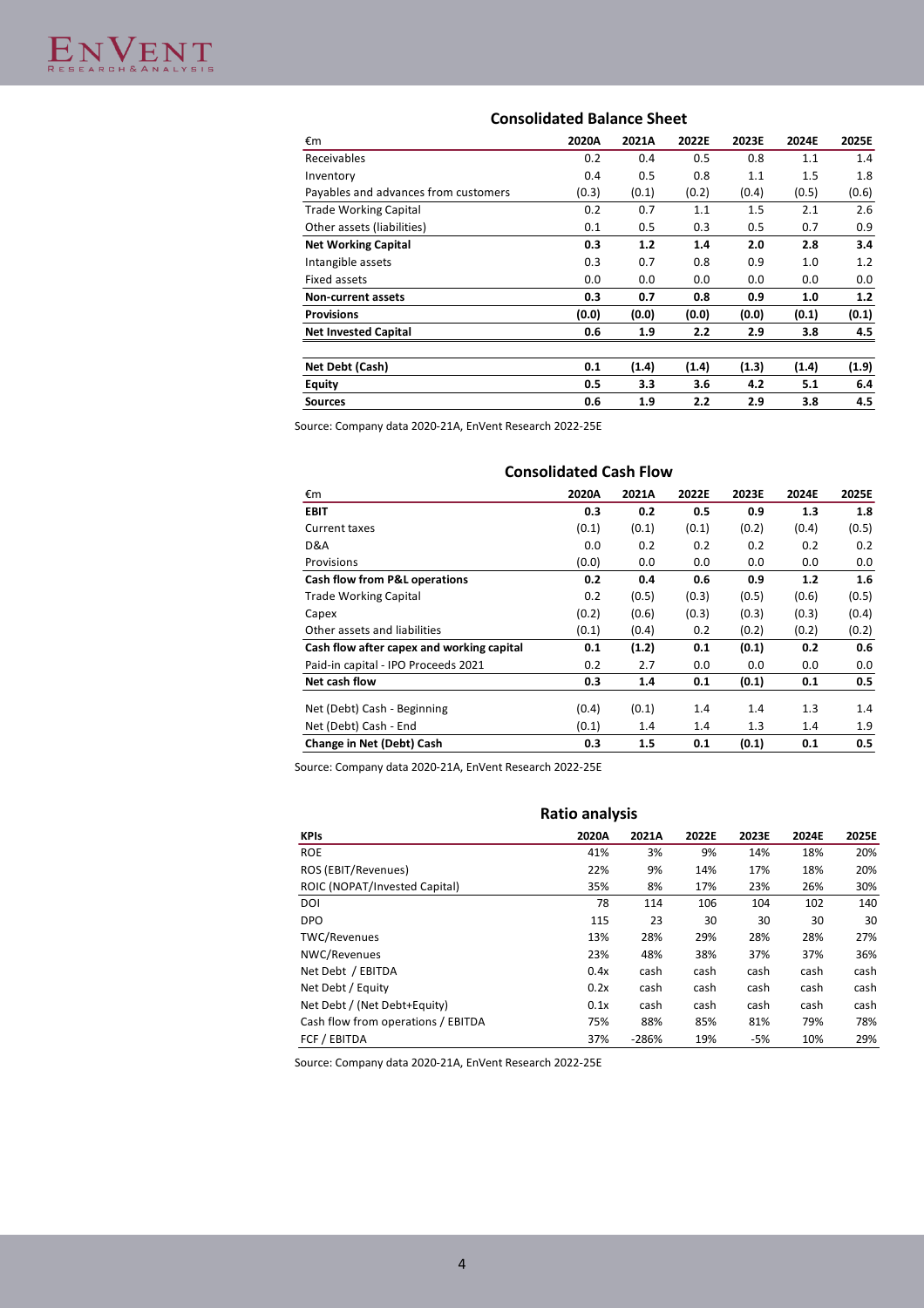# **Valuation**

# **Discounted Cash Flows**

Updated assumptions:

- Risk free rate: 1.0% (Italian 10-year government bonds interest rate 3Y average. Source: Bloomberg, April 2022)
- Market return: 12.6% (3Y average. Source: Bloomberg, April 2022)
- Market risk premium: 11.5%
- Beta: 0.9 (neutral figure in absence of reliable records)
- Cost of equity: 11.4%
- Cost of debt: 4%
- Tax rate: 24% (IRES)
- 30% debt/(debt + equity) as target capital structure
- WACC 8.9%
- Perpetual growth rate after explicit projections: 3.0%
- Terminal Value assumes a normalized sustainable EBITDA margin of ca. 22%

| €m                              |      | 2020A | 2021A | 2022E | 2023E | 2024E |       | 2025E Perpetuity |
|---------------------------------|------|-------|-------|-------|-------|-------|-------|------------------|
| <b>Revenues</b>                 |      | 1.4   | 2.5   | 3.6   | 5.5   | 7.6   | 9.5   | 7.8              |
| <b>EBITDA</b>                   |      | 0.3   | 0.4   | 0.7   | 1.1   | 1.6   | 2.1   | 1.7              |
| Margin                          |      | 24%   | 16%   | 19%   | 20%   | 21%   | 22%   | 22%              |
| <b>EBIT</b>                     |      | 0.3   | 0.2   | 0.5   | 0.9   | 1.3   | 1.8   | 1.6              |
| Margin                          |      | 22%   | 9%    | 14%   | 17%   | 18%   | 20%   | 21%              |
| Taxes                           |      | (0.1) | (0.1) | (0.1) | (0.3) | (0.4) | (0.5) | (0.5)            |
| <b>NOPAT</b>                    |      | 0.2   | 0.2   | 0.4   | 0.7   | 1.0   | 1.3   | 1.2              |
| D&A                             |      | 0.0   | 0.2   | 0.2   | 0.2   | 0.2   | 0.2   | 0.1              |
| Provisions                      |      | (0.0) | 0.0   | 0.0   | 0.0   | 0.0   | 0.0   | 0.0              |
| Cash flow from operations       |      | 0.2   | 0.3   | 0.6   | 0.9   | 1.2   | 1.6   | 1.3              |
| <b>Trade Working Capital</b>    |      | 0.2   | (0.5) | (0.3) | (0.5) | (0.6) | (0.5) | (0.6)            |
| Capex                           |      | (0.2) | (0.6) | (0.3) | (0.3) | (0.3) | (0.4) | (0.1)            |
| Other assets and liabilities    |      | (0.1) | (0.4) | 0.2   | (0.2) | (0.2) | (0.2) | (0.2)            |
| Yearly unlevered free cash flow |      | 0.1   | (1.2) | 0.1   | (0.1) | 0.1   | 0.6   | 0.4              |
| Free cash Flow to be discounted |      |       |       | 0.1   | (0.1) | 0.1   | 0.6   | 0.4              |
| <b>WACC</b>                     | 8.9% |       |       |       |       |       |       |                  |
| Long-term growth (G)            | 3.0% |       |       |       |       |       |       |                  |
| <b>Discounted Cash Flows</b>    |      |       |       | 0.1   | (0.1) | 0.1   | 0.4   |                  |
| Sum of Discounted Cash Flows    | 0.6  |       |       |       |       |       |       |                  |
| <b>Terminal Value</b>           |      |       |       |       |       |       |       | 7.9              |
| Discounted TV                   | 6.1  |       |       |       |       |       |       |                  |
| <b>Enterprise Value</b>         | 6.7  |       |       |       |       |       |       |                  |
| Net cash as of 31/12/21         | 1.4  |       |       |       |       |       |       |                  |
| <b>Equity Value</b>             | 8.0  |       |       |       |       |       |       |                  |

**DCF Valuation**

Source: EnVent Research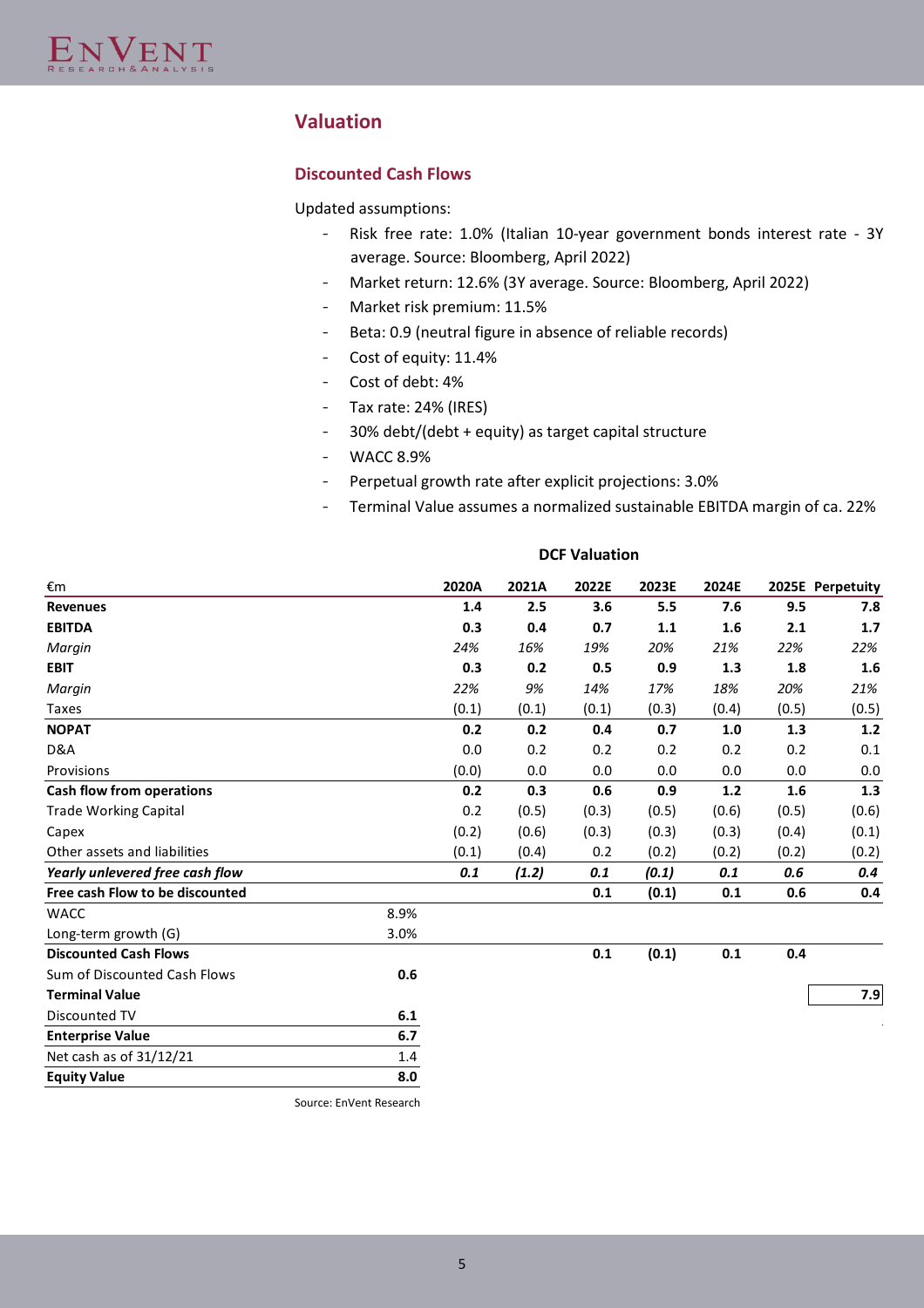

| <b>DCF - Implied multiples</b>           |     | 2020A | 2021A | 2022E | 2023E | 2024E | 2025E |
|------------------------------------------|-----|-------|-------|-------|-------|-------|-------|
| EV/Revenues                              |     | 4.9x  | 2.6x  | 1.8x  | 1.2x  | 0.9x  | 0.7x  |
| EV/EBITDA                                |     | 20.7x | 16.5x | 9.5x  | 5.9x  | 4.2x  | 3.2x  |
| EV/EBIT                                  |     | 22.5x | 29.7x | 13.0x | 7.3x  | 4.9x  | 3.6x  |
| P/E                                      |     | 37.2x | 70.4x | 25.5x | 13.3x | 8.7x  | 6.3x  |
| Current market price - Implied multiples |     | 2020A | 2021A | 2022E | 2023E | 2024E | 2025E |
| EV/Revenues                              |     | 1.9x  | 1.0x  | 0.7x  | 0.5x  | 0.3x  | 0.3x  |
| EV/EBITDA                                |     | 7.9x  | 6.3x  | 3.6x  | 2.3x  | 1.6x  | 1.2x  |
| EV/EBIT                                  |     | 8.6x  | 11.3x | 5.0x  | 2.8x  | 1.9x  | 1.4x  |
| P/E                                      |     | 11.8x | 22.3x | 8.1x  | 4.2x  | 2.8x  | 2.0x  |
| <b>Discount</b>                          | 62% |       |       |       |       |       |       |

Source: EnVent Research

# **Target Price**



Source: EnVent Research on S&P Capital IQ, 26/04/2022

Our updated DCF valuation yields a target price of €3.45 per share, from €4.46 of our prior note, implying a 105% potential upside on Casasold current stock price at €1.68. We confirm the OUTPERFORM rating on the stock.

| <b>Casasold Price per Share</b>  | €    |
|----------------------------------|------|
| <b>Target Price</b>              | 3.45 |
| Current Share Price (26/04/2022) | 1.68 |
| <b>Premium (Discount)</b>        | 105% |

Source: EnVent Research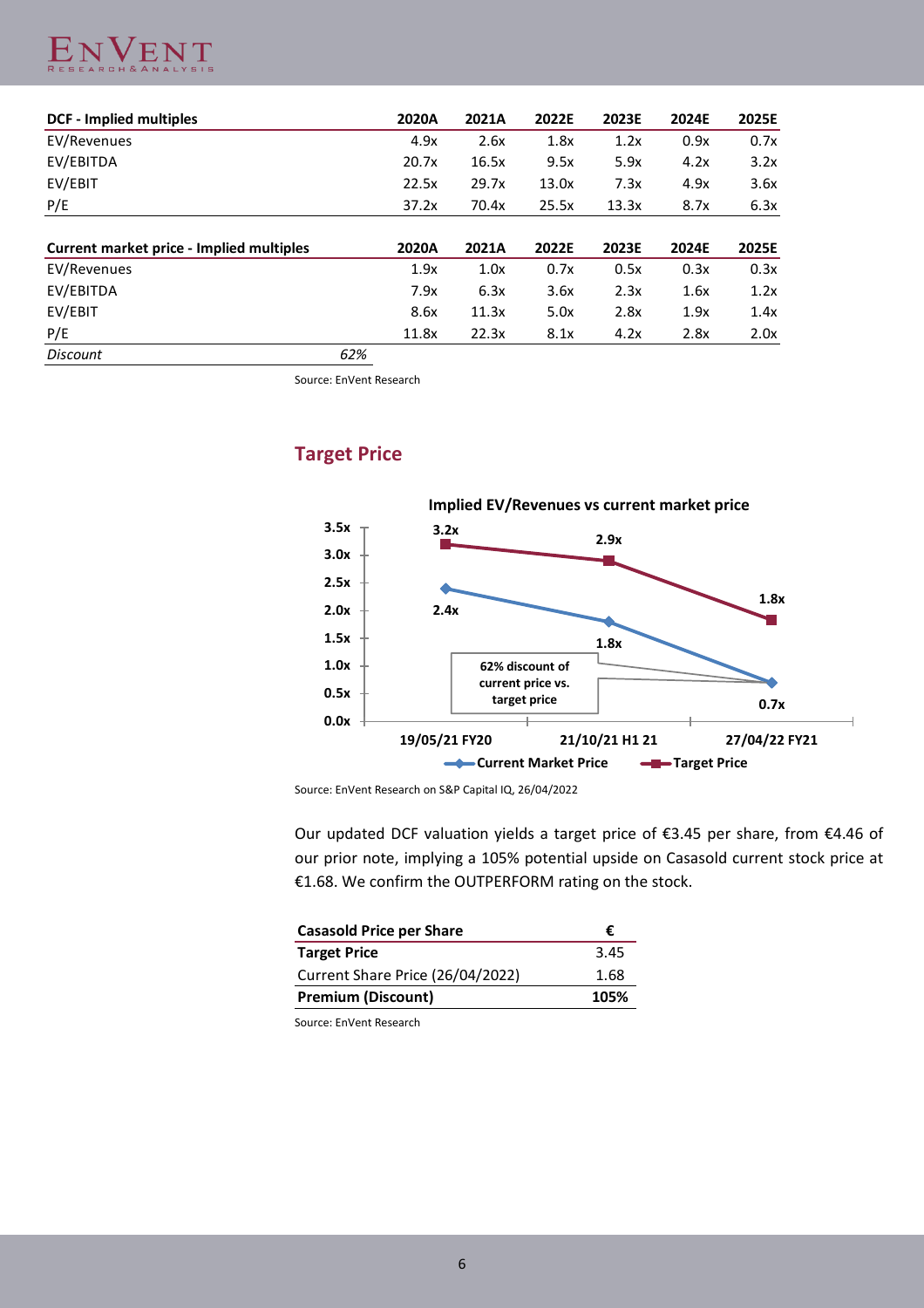



Please refer to important disclosures at the end of this report.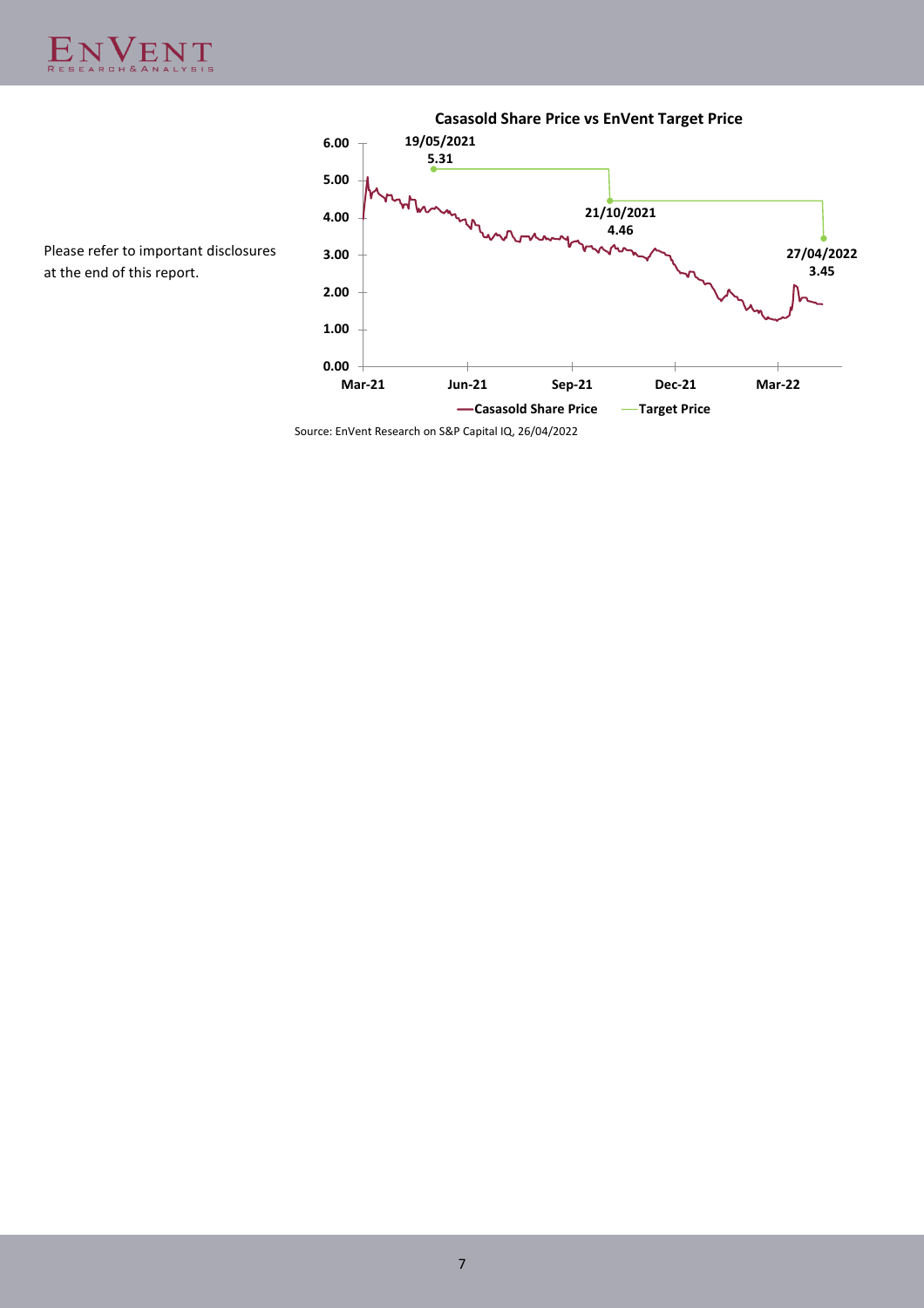**DISCLAIMER** (for more details go to www.enventcapitalmarkets.co.uk under "Disclaimer")

This publication has been prepared by Franco Gaudenti, Head of Research Division, and Luigi Tardella, Co-Head of Research Division, on behalf of the Research & Analysis Division of EnVent Capital Markets Limited ("EnVentCM"). EnVent Capital Markets Limited is authorised and regulated by the Financial Conduct Authority (Reference no. 651385).

According to article 35, paragraph 2b of Euronext Growth Milan Rules for Companies (Regolamento Emittenti Euronext Growth Milan), EnVentCM has been commissioned to produce Equity Research, and particularly this publication, for the Company by arrangement with MIT SIM, the Specialist engaged by the Company.

This publication does not represent to be, nor can it be construed as being, an offer or solicitation to buy, subscribe or sell financial products or instruments, or to execute any operation whatsoever concerning such products or instruments. This publication is not, under any circumstances, intended for distribution to the general public. Accordingly, this document is only for persons who are Eligible Counterparties or Professional Clients only, i.e. persons having professional experience in investments who are authorized persons or exempted persons within the meaning of the Financial Services and Markets Act 2000 and COBS 4.12 of the FCA's New Conduct of Business Sourcebook. For residents in Italy, this document is intended for distribution only to professional clients and qualified counterparties as defined in Consob Regulation n. 16190 of the 29th October 2007, as subsequently amended and supplemented.

This publication, nor any copy of it, can not be brought, transmitted or distributed in the United States of America, Canada, Japan or Australia. Any failure to comply with these restrictions may constitute a violation of the securities laws provided by the United States of America, Canada, Japan or Australia.

EnVentCM does not guarantee any specific result as regards the information contained in the present publication, and accepts no responsibility or liability for the outcome of the transactions recommended therein or for the results produced by such transactions. Each and every investment/divestiture decision is the sole responsibility of the party receiving the advice and recommendations, who is free to decide whether or not to implement them. The price of the investments and the income derived from them can go down as well as up, and investors may not get back the amount originally invested. Therefore, EnVentCM and/or the author(s) of the present publication cannot in any way be held liable for any losses, damage or lower earnings that the party using the publication might suffer following execution of transactions on the basis of the information and/or recommendations contained therein.

The purpose of this publication is merely to provide information that is up to date and as accurate as possible. The information and each possible estimate and/or opinion and/or recommendation contained in this publication is based on sources believed to be reliable. Although EnVentCM makes every reasonable endeavour to obtain information from sources that it deems to be reliable, it accepts no responsibility or liability as to the completeness, accuracy or exactitude of such information and sources. Past performance is not a guarantee of future results.

Most important sources of information used for the preparation of this publication are the documentation published by the Company (annual and interim financial statements, press releases, company presentations, IPO prospectus), the information provided by business and credit information providers (as Bloomberg, S&P Capital IQ, AIDA) and industry reports.

EnVentCM has no obligation to update, modify or amend this publication or to otherwise notify a reader or recipient of this publication in the case that any matter, opinion, forecast or estimate contained herein, changes or subsequently becomes inaccurate, or if the research on the subject company is withdrawn. The estimates, opinions, and recommendations expressed in this publication may be subject to change without notice, on the basis of new and/or further available information.

EnVentCM intends to provide continuous coverage of the Company and the financial instrument forming the subject of the present publication, with a semi-annual frequency and, in any case, with a frequency consistent with the timing of the Company's periodical financial reporting and of any exceptional event occurring in its sphere of activity.

A draft copy of this publication may be sent to the subject Company for its information and review (without valuation, target price and recommendation), for the purpose of correcting any inadvertent material inaccuracies. EnVentCM did not disclose the rating to the issuer before publication and dissemination of this document.

# **ANALYST DISCLOSURES**

For each company mentioned in this publication, all of the views expressed in this publication accurately reflect the financial analysts' personal views about any or all of the subject company (companies) or securities.

Neither the analysts nor any member of the analysts' households have a financial interest in the securities of the subject Company. Neither the analysts nor any member of the analysts' households serve as an officer, director or advisory board member of the subject company. Analysts' remuneration was not, is not or will be not related, either directly or indirectly, to specific proprietary investment transactions or to market operations in which EnVentCM has played a role (as Euronext Growth Advisor, for example) or to the specific recommendation or view in this publication. EnVentCM has adopted internal procedures and an internal code of conduct aimed to ensure the independence of its financial analysts. EnVentCM research analysts and other staff involved in issuing and disseminating research reports operate independently of EnVentCM Capital Market business. EnVentCM, within the Research & Analysis Division, may collaborate with external professionals. It may, directly or indirectly, have a potential conflict of interest with